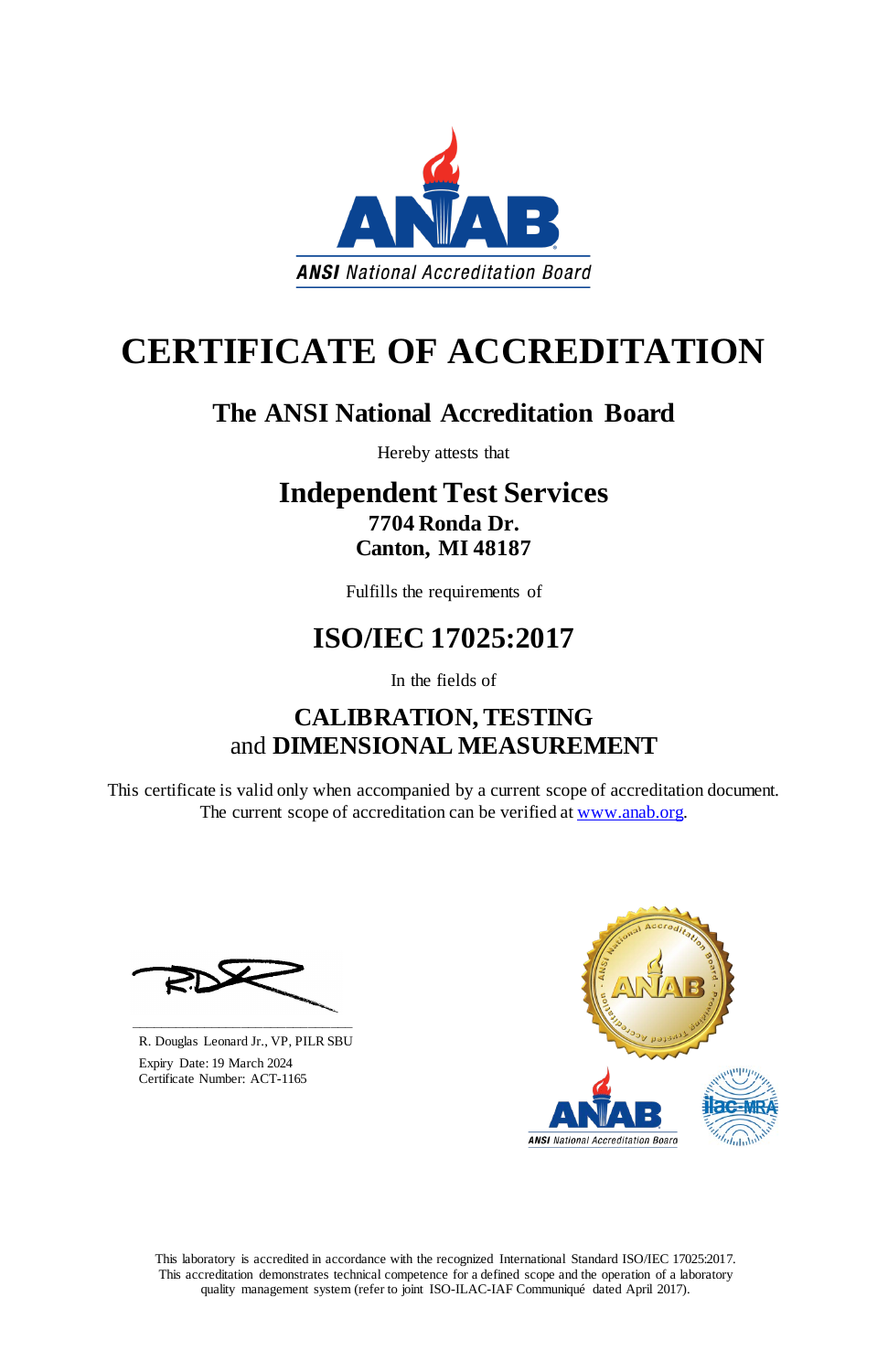

#### **SCOPE OF ACCREDITATION TO ISO/IEC 17025:2017**

#### **Independent Test Services**

7704 Ronda Dr., Canton, MI 48187 Leigh Brandon Phone: 734 459 4499 [Leigh@wheeltest.com](mailto:Leigh@wheeltest.com) [www.wheeltest.com](http://www.wheeltest.com/)

#### **CALIBRATION, TESTING & DIMENSIONAL MEASUREMENT**

Valid to: **March 19, 2024** Certificate Number: **ACT-1165**

### **CALIBRATION**

#### **Mass / Mass Related**

| Parameter/Equipment                                                                         | <b>Range</b>                                    | <b>Expanded Uncertainty of</b><br>Measurement $(+/-)$ | Reference Standard,<br>Method, and/or<br>Equipment                                                                     |
|---------------------------------------------------------------------------------------------|-------------------------------------------------|-------------------------------------------------------|------------------------------------------------------------------------------------------------------------------------|
| Radial and Rotary Wheel<br>Testing Equipment -<br>Force/Load <sup>3</sup>                   | $(1000 to 10000)$ lbf<br>$(10000 to 30000)$ lbf | 0.20%<br>0.20%                                        | Reference load cell, signal<br>conditioner and indicator<br><b>ITS</b><br>W-CAL-002,<br>$W-CAL-003$                    |
| Lateral and Radial Runout<br><b>Measuring Machine</b><br>(Uniformity Analyzer) <sup>3</sup> | Up to 5 mm                                      | Master Wheel: 0.10%<br>LVDT: 0.24%                    | Master Wheel and Gauge<br><b>Block Set</b><br>ITS W-CAL-009                                                            |
| Impact machine weights                                                                      | Up to 700 lb                                    | 0.14%                                                 | W-CAL-008, scale, load cell                                                                                            |
| Adjusted Drop Height of<br>Impact                                                           | Up to $230$ mm                                  | 0.18%                                                 | W-CAL-004, velocimeter,<br>weights                                                                                     |
| <b>Impact Puck Calibration</b><br>Deflection of 7.5 mm                                      | $+/- 0.75$ mm                                   | 0.51 %                                                | Reference load cell, signal<br>conditioner and indicator,<br>Press, fixture<br>W-CAL-017, W-CAL-005<br><b>SAE J175</b> |
| <b>Fixture Angle</b>                                                                        | 0 to 90 $\degree$                               | 0.08°                                                 | Digi Pas Digital Level<br>W-CAL023                                                                                     |
| Speed (RPM, MPH)                                                                            | Up to 70 mph<br>Up to 600 rpm                   | 0.22%                                                 | Tachometer<br>W-CAL025                                                                                                 |
| <b>Rotary Deflection</b>                                                                    | Up to $4 \text{ in}$                            | 0.50%                                                 | Gage Block Set<br><b>LVDT</b><br>W-CAL-024                                                                             |

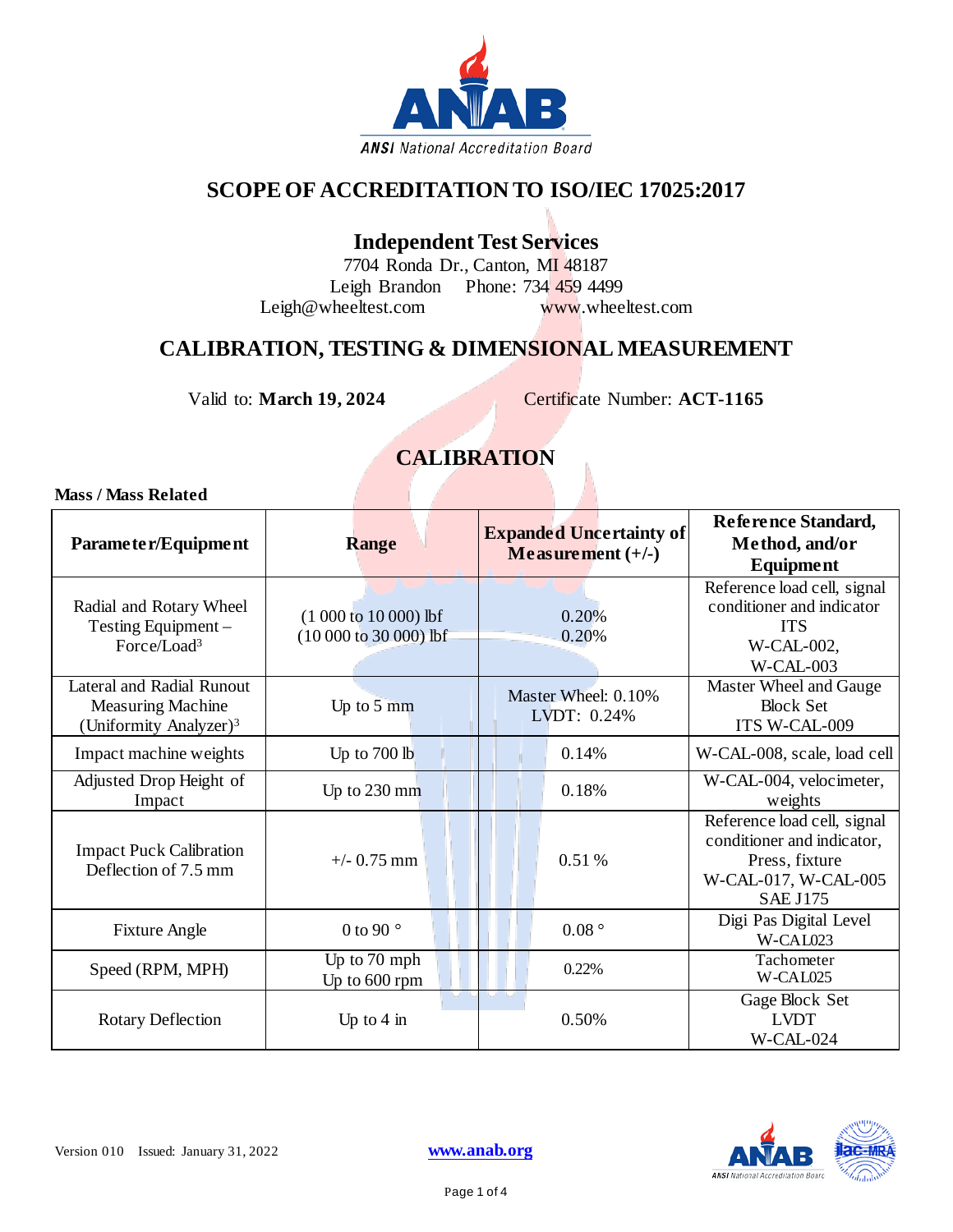

### **TESTING**

#### **Mechanical**

| <b>Specific Tests and/or</b>                                 | Specification, Standard,                                                                                                                                                                                                                                                    | <b>Items, Materials or</b>                       | <b>Key Equipment or</b>                                      |
|--------------------------------------------------------------|-----------------------------------------------------------------------------------------------------------------------------------------------------------------------------------------------------------------------------------------------------------------------------|--------------------------------------------------|--------------------------------------------------------------|
| <b>Properties Measured</b><br>Cycles at load prior to cracks | <b>Method, or Test Technique</b><br>SAE J328 plus yellow dye<br>penetrant crack inspection.<br>ABNT NBR 6750, ABNT<br>NBR 6751, ABNT NBR<br>6752, Fiat 7-B8000, PF-4399,<br>DIS 3894, DIS 3006, Ford<br><b>GWFS, GMW14909, JIS D</b>                                        | <b>Product Tested</b><br>Wheels – Radial Fatigue | <b>Technology</b><br>Radial Wheel Test Equipment             |
|                                                              | 4103, LRES.48.01.006,<br>40300NDS10, PPS 3011, PPS<br>3017, PV 5605                                                                                                                                                                                                         |                                                  |                                                              |
| Cycles at load prior to cracks                               | SAE J328 plus yellow dye<br>penetrant crack inspection,<br>SAE J267, ABNT NBR 6750,<br>ABNT NBR 6751, ABNT<br>6752, PF-4399, DIS 3894,<br>DIS 3006, Ford GWFS,<br>GMW14341, JIS D 4103,<br>LRES.48.01.006,<br>40300NDS10, PPS 6009                                          | Wheels – Rotary Fatigue                          | <b>Rotary Wheel Test</b><br>Equipment                        |
| Drop height and load prior to<br>cracks                      | SAE J175 plus yellow dye<br>penetrant crack inspection,<br><b>InMetro Spec ABNT NBR</b><br>6752, AK-LH-08, ISO 7141,<br>Fiat 7-B8002, PF-4399, Ford<br>GWFS, ES-E7DC-1130-AA,<br>GMW 15321, JIS D4103,<br>GMW14910,<br>LRES.48.01.006,<br>40300NDS10, PPS 3001, PPS<br>3045 | Wheels, Wheels Caps, Covers<br>- Impact          | Impact Test Equipment per<br>spec. SAE J175 and AK-LH-<br>08 |
| Cycles at load prior to cracks                               | SAE J2562 plus yellow dye<br>penetrant, ABNT NBR 6751                                                                                                                                                                                                                       | Wheels – Biaxial Fatigue                         | <b>Biaxial Fatigue Test</b><br>Equipment per SAE J2562       |

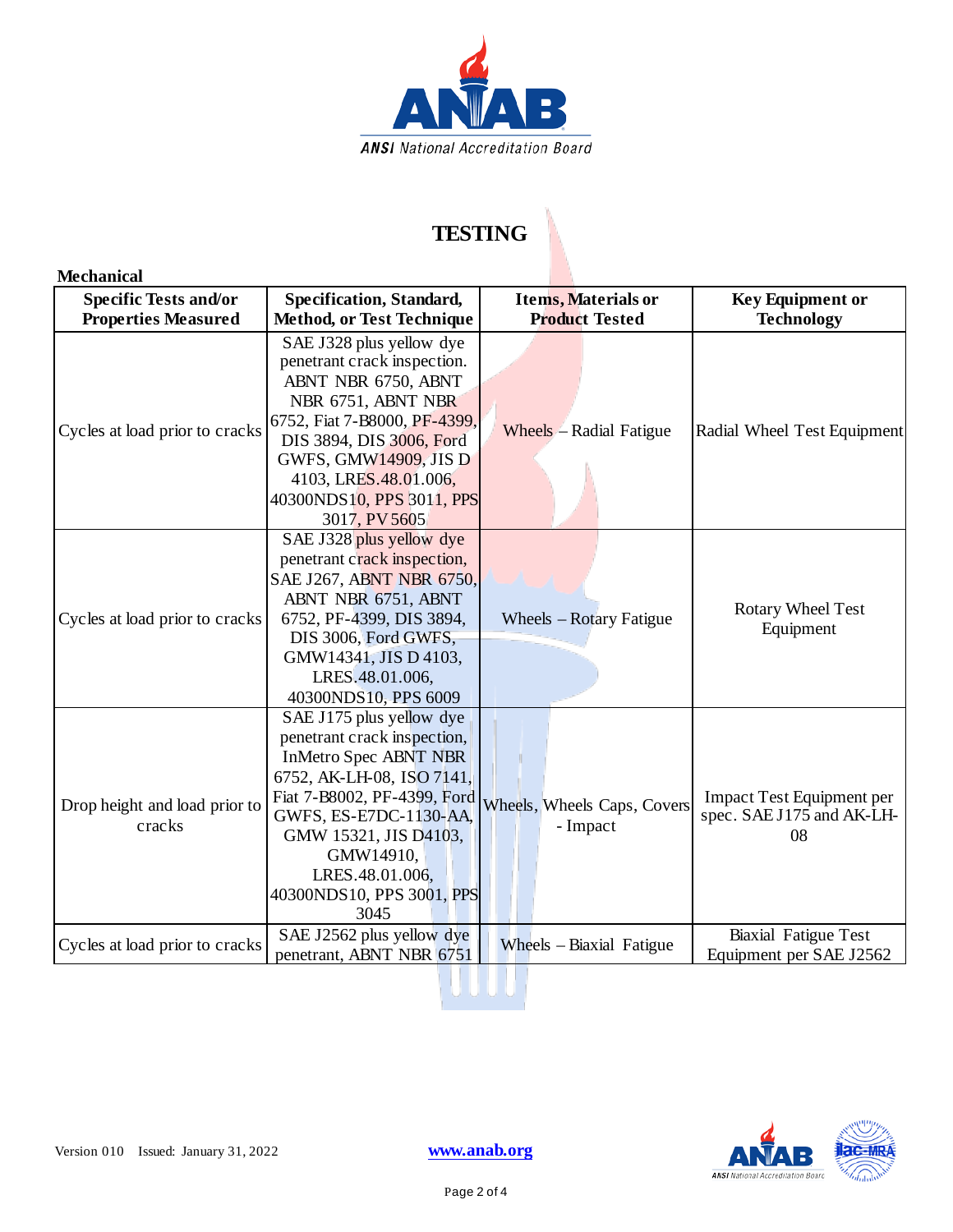

| <b>Environment Simulation</b>                              |                                                                                                                                                                                                   |                                                                                       |                                              |  |
|------------------------------------------------------------|---------------------------------------------------------------------------------------------------------------------------------------------------------------------------------------------------|---------------------------------------------------------------------------------------|----------------------------------------------|--|
| <b>Specific Tests and/or</b><br><b>Properties Measured</b> | <b>Specification, Standard,</b><br><b>Method, or Test Technique</b>                                                                                                                               | <b>Items, Materials or</b><br><b>Product Tested</b>                                   | <b>Key Equipment or</b><br><b>Technology</b> |  |
| Corrosion – Salt Spray (Fog)                               | ASTM B117, ASTM G85,<br>ANBT 6750, ABNT NBR<br>6751, ISO 9227,<br>GMW4298P, FLTM BI 3-1,<br>USCAR 1-2012, GMW3286,<br>GMW 15288, Ford FLTM BI<br>15288, Ford FLTM BI 103-<br>01, Toyota TSH 1552G | Wheels, Wheel Caps, Wheel<br>Covers, Finishes<br>Salt Spray (Fog)                     | Salt Spray Chamber per<br><b>ASTM B117</b>   |  |
| Corrosion - CASS                                           | ASTM B368, ABNT NBR<br>6752, ISO 9227,<br>GMW4476P, GMW14458,<br>Ford FLTM BQ 105-01                                                                                                              | Wheels, Wheel Caps, Wheel<br>Covers, Finishes<br><b>CASS Test</b>                     | CASS Chamber per ASTM<br><b>B</b> 368        |  |
| Corrosion - Water Fog<br>$(100\% \text{ RH})$              | ASTM D3175, ABNT NBR<br>6750, ABNT NBR 6751,<br>FLTM BI 104-01, Chrysler<br>LP-463PB-09-01                                                                                                        | Wheels, Wheel Caps, Wheel<br>Covers, Finishes<br>Water Fog (100% RH)                  | Water Fog Chamber                            |  |
| Corrosion and Blistering                                   | ASTM D3170, SAE J400,<br>GMW9508P, GMW14700,<br>PF-3834, WSS-M2P122-D1-<br>D <sub>4</sub> , C <sub>1</sub> -C <sub>6</sub>                                                                        | Wheels, Wheel Caps, Wheel<br>Covers, Finishes<br><b>Chip Resistance of Coatings</b>   | Gravelometer                                 |  |
| Corrosion - Filiform                                       | ASTM D2803, ASTM<br>D1735, SAE J2635, ISO<br>4623, GMW 9450, ASTM<br>D2247, GMW14728,<br>GMW15287, GMW14885,<br>GMW 15288, WSS-M2P122-<br>/D1/D2/D3/D4/C1-C6                                      | Wheels, Wheel Caps, Wheel<br>Covers, Fasteners, Finishes<br><b>Filiform Corrosion</b> | Filiform Chamber                             |  |